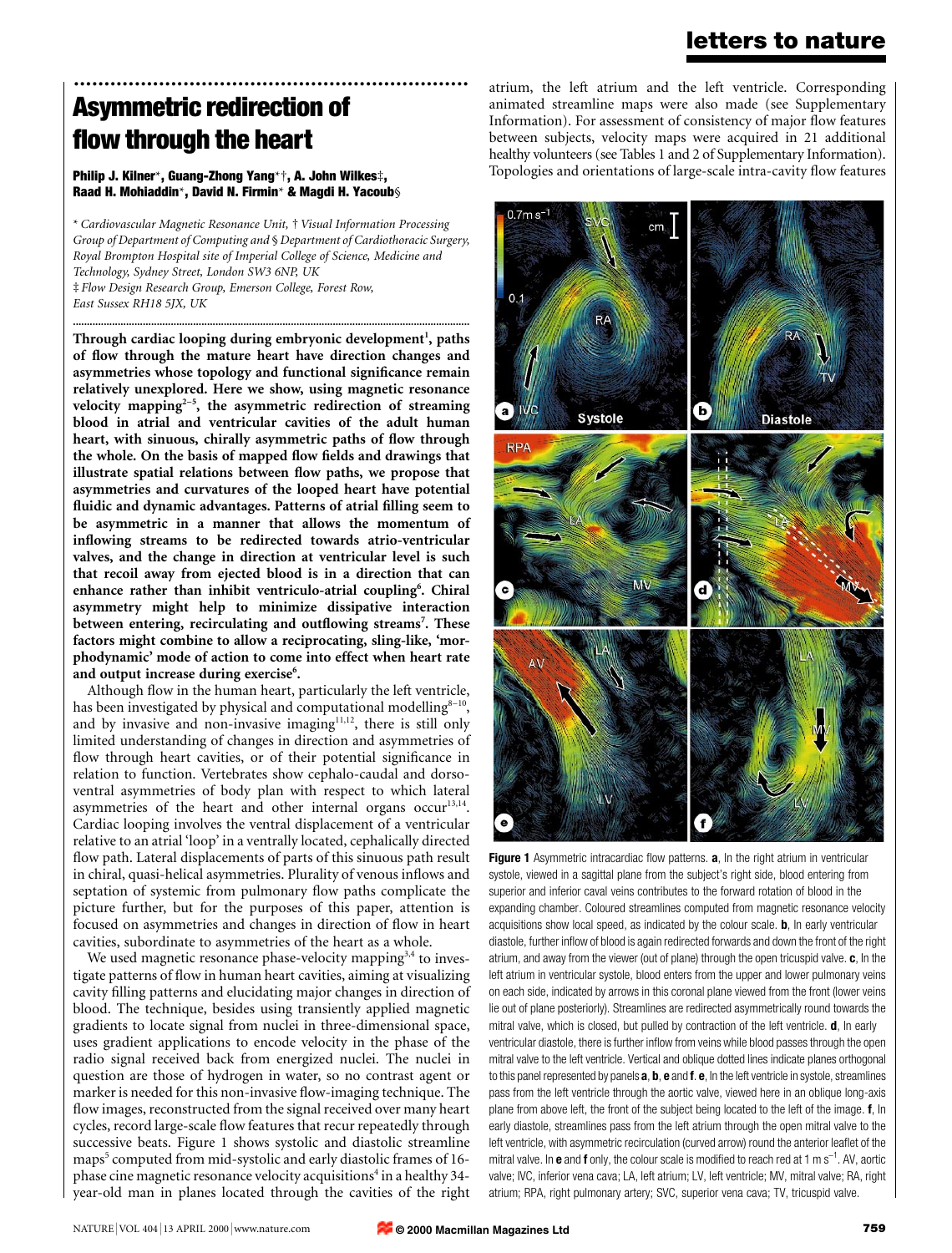

Figure 2 Changes in direction of blood through the heart. Main streams in systolic and early diastolic phases have been drawn as viewed from the front. Systole is shown twice so that the passage of blood can be followed from atrial inflows, to ventricles, to arterial

outflows. Ao, aorta; LA, left atrium; LV, left ventricle; PA, pulmonary artery; RA, right atrium; RV, right ventricle.

were broadly similar between volunteers studied (see Supplementary Information).

In the right atrium (Fig. 1a, b), streams from superior and inferior caval veins did not collide head on but turned forward, contributing to a forward rotation of blood, turning clockwise as viewed from the subject's right side. This filling pattern was associated with movement of the anterior part of the right atrial blood volume towards the inlet of the tricuspid valve. Inflows to both right and left atrial cavities showed peaks in two phases, coinciding with ventricular systole (Fig. 1a, c) and early ventricular diastole (Fig. 1b, d).

In the left atrium (Fig. 1c, d), imaging in a coronal slice showed that inflows from pulmonary veins, those on the left located slightly higher than those on the right, contributed to net rotational momentum—anticlockwise as viewed from the front. The asymmetric filling pattern was associated with leftwards and downwards movement of the inferior half of the contained blood volume, across towards the mitral valve, in systole as well as in diastole.

In the left ventricle, imaging in an oblique long-axis plane showed ejection of blood to the aorta in systole (Fig. 1e) and refilling from the left atrium in early diastole (Fig. 1f). There was a second, late diastolic phase of ventricular filling in the resting state<sup>6</sup>, coinciding with atrial systole, not shown here. Inflow through the open mitral valve gave rise to recirculating flows beneath the valve leaflets, the dominant direction being under the free edge of the anterior mitral leaflet. Part of the blood volume was thus redirected towards the outflow tract (Fig. 1f). Transient recirculation was also seen beneath the posterior mitral valve leaflet. An almost complete change of direction between left ventricular inflow and outflow is shown by comparison of Fig. 1f and Fig. 1e.

In the right ventricle, inflow through the tricuspid valve also gave rise to recirculating flows beneath the leaflets, the dominant direction being towards the outflow region. The change in direction between inflow and outflow was less acute than that in the left ventricle. However, the right ventricle has a more marked chiral asymmetry than the left, its volume being indented by curvature of the septum, making the depiction of right ventricular flow in a single plane unsatisfactory.

Figure 2 gives an overview of systolic and early diastolic flows of the whole heart, gained from velocity map data acquired in five

contiguous coronal planes covering the volume of the heart in the same subject. Flow paths were traced by hand on a transparent sheet taped to the computer screen as velocity maps were displayed one by one, working from the back of the heart to the front. The band-like depiction of principal flow paths allows overall spatial relationships and chiral asymmetries, not apparent in two-dimensional streamline maps, to be visualized. The drawing also permits recognition of potential continuity of momentum between chambers and between phases, which is relevant when, on exercise, systole and diastole alternate in rapid succession.

In a previous echocardiographic study $^6$ , we documented a transition from biphasic left ventricular filling at rest, to rapid, monophasic filling during strenuous exercise. M-mode and Doppler echocardiographic traces showed evidence of enhanced, rapid reciprocation of atrial and ventricular action on exertion. During strenuous exercise, atrial systole came to coincide with early diastolic filling in a single short diastolic period of rapid ventricular filling. As the heart rate more than doubled, atrial systole (ventricular diastole) and ventricular systole (atrial diastole) alternated rapidly, peak velocities of ventricular inflow and outflow rising to about twice those of the resting state. These changes are compatible with the marked enhancement, during exercise, of exchanges of force associated with changes in momentum through curvatures of the heart.

Figure 3 shows drawings illustrating theoretical fluidic and dynamic consequences of looped as opposed to linear arrangements of deliberately simplified two-chamber heart models without chiral asymmetry. Whereas vertebrates have looped arrangements of juxtaposed atrio-ventricular cavities, a nearly linear arrangement occurs in dorsally located hearts of snails such as Helix pomatiaanimals not noted for dynamic vigour. The depiction of intracavity recirculation patterns in Fig. 3 is based on the visualization of flow in symmetrical and asymmetric physical flow models (see animated images in Supplementary Information). The term 'fluidic' refers to the participation of the fluid's own dynamics in the control of direction and timing of flow through the system.

On the basis of mapped intracardiac flow patterns, we propose that curvatures and asymmetries of the heart confer potential functional advantages that could gain importance as flow velocities, heart rate and rates of change of momentum increase with exertion: eccentric alignments of venous inflows with respect to atrial cavities